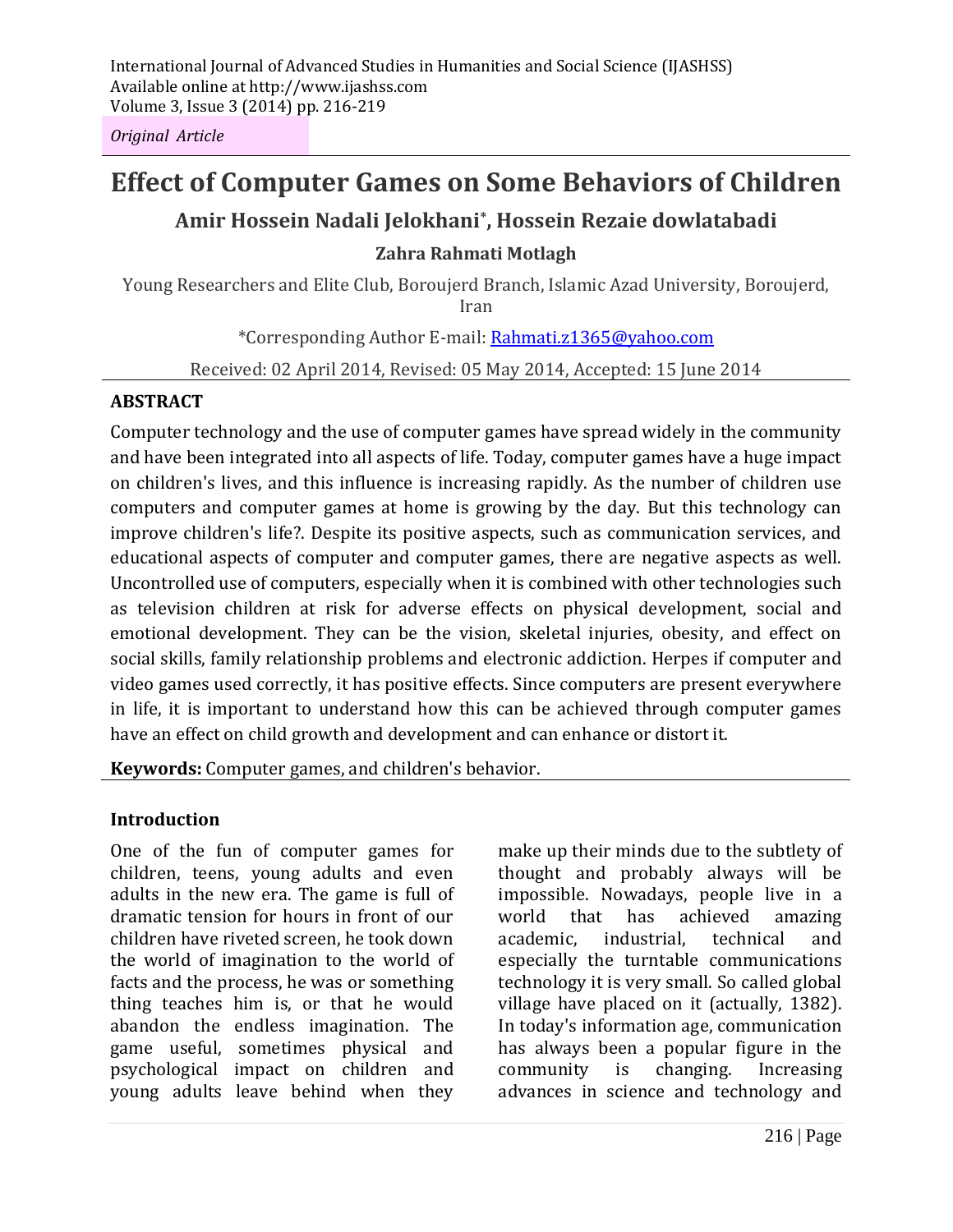human sensitivity and attention to the fate of hundreds of children every day a new problem in the area of development of children face the researchers favors (Ahadi and Banijamali, 1378). Today, collective goods, especially electronic communications as an amazing phenomenon in the information age the greatest impact on the expression of a variety of methods and techniques have been influencing human behavior (Abdolrahmani, 1385). Today, the electronic computer as a friend for many children, adolescents and young adults in the influence and spread of small computers in the set are toys all over the place stresses the need of computers as a teaching tool was accurate (Aminvarzali, 1382).

## **Types of Computer Games**

Every day we see more welcoming and educational games as a platform for criticism, especially by artists and inventors are young. Given a sign of "serious games" computer, donating \$ 8 million to the USC School of Cinema and Television graduate school for design and production of narrative and storytelling is using games. The allocation of such significant credibility to suggest that any day of the extent and validity of intellectual prestige - University of games will be added. The most important of these features is the interactive nature of computer games. Because of this feature is to get people (usually children) exposed to computer games than to worry about getting them exposed to television shows and movies. Because many of these games, such as the Essence concept learning (modeling), training, reward and reinforce Repeat to apply. (Jung Sung, 1384).

Play computer games in cyberspace or computer games that are made is referred. The computer games in different genres we can.

- 1 Action
- 2 War
- 3 Role Playing Games.

This division of the actor as a person that wants to control. The division is also available on this topic can be found in the Wikipedia encyclopedia.

#### **Purpose of making computer games**

Goals those are conceivable for computer games, such as economic, cultural, and commercial advertising, and other socially destructive effects, in fact, all part of a huge cultural politics - political. Continuing with the study of the origins of the cultural politics of computer games as a propaganda tool for new media at the service of its main audience is young people review. In fact, the impact on the young generation, it is important that in future they will be the leaders and active class. So thinking that today they will shape future update. Therefore, video games, tools, culture is.

#### **Computer games effect on children's behavior**

Computer Games devastating effects it can have on children's behavior. These effects can be noted in these cases:

## **Strengthen the sense of aggression**

The most important attribute of most computer games is the state of war and the need to reach the next level forces to fight the so-called enemy. "Violence" is the most important drive of the newest and most attractive design of computer games can be used in the extreme.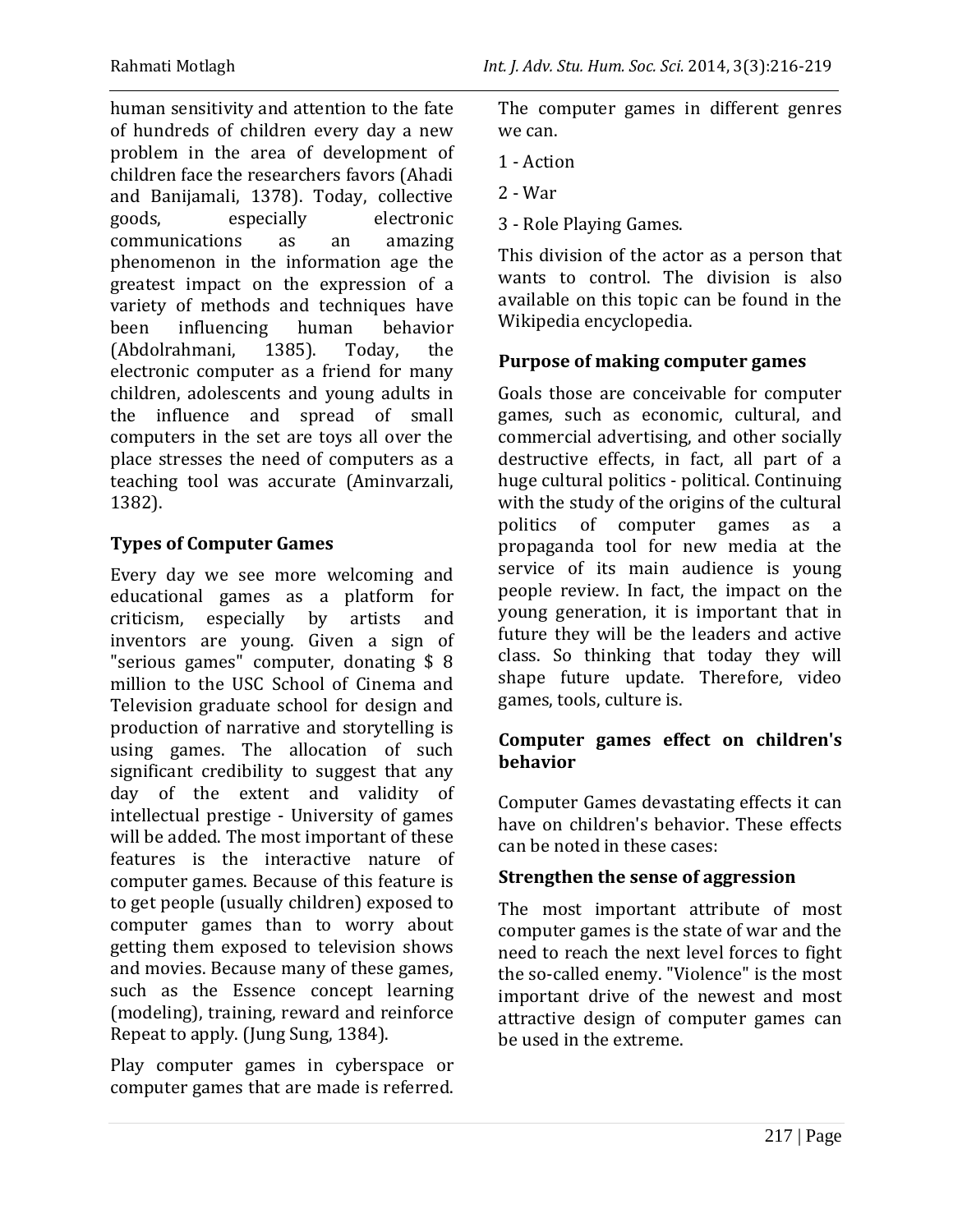#### **Create a spirit of isolationism in children**

computer games, so that people associated with the passage of time and when they do not understand in any way to a great deal of the time of their time to take the game's. On the other hand, computers are not willing to give up these games, and follow social activities and more exhilarating walk. Therefore, children who are constantly involved with the games, being introverted society, are isolated and powerless in communication with others. Spirit of isolationism cause the child to be separated from that of its peer group of other misfits is beginning to occur.

#### **Idle minds of children and adolescents**

Recent research has shown that computer games can cause long-term brain damage. The game is only part of the brain is devoted to visual motion stimulation, and does not contribute to the development of other brain regions. Children who have devoted many hours to the game, the frontal lobes of their brains did not evolve. Important role in the evolution of the frontal lobes of the brain, memory, emotion and learning. Those with frontal lobe brain did not evolve to do more prone to violence than the ability to blend and control their behaviors.

#### **Negative impact on family relationships**

Family members due to being busy being busy to watch television or a computer and the Internet and computer games, the less time they sit together and talk. This is causing a cooling of relations between parents and children, so that they have less patience with each other.

## **Academic failure**

Traits that computer games enumerated No doubt they are one of the factors contributing to academic failure. Why occupy much time the student and his mind is none involved.

#### **Addiction to compter games**

The threat is so serious that may lead to death. In this area Solbi (1388) had a review of research on the impact of computer games on practical intelligence and coordination, visual motor preschoolers, have stated that the practical intelligence of computer games on children's preschool positive effect it has been approved.Ghorbani (1380) in examining various aspects of children's use of computers and has stated that in today's world of computers from the very beginning has been associated with infant's life, from early childhood, the computer can do if, however, provided that: "This plan is combined with awareness. It can also provide information to the nerve centers of emotions to be affected, but future work will surely stimulate the intelligence of children. Such old children before entering school were familiar with the tools of painting and teaching, and that game should now be with computer to draw. Rasekhi(1378) Survey drawings by hand and computer impact on the level of

creativity in preschool children in West Tehran in 1378, which reached these conclusions: how creative children freehand drawing and computer trained than children who the paintings are untrained. Also, the creativity of children who have been trained with hand painted painting with children who have been trained with the computer, there is no significant difference.

## **Conclusion**

Intentionally or not, we must accept that computer games like many other phenomena of the era of information technology has transformed the way our